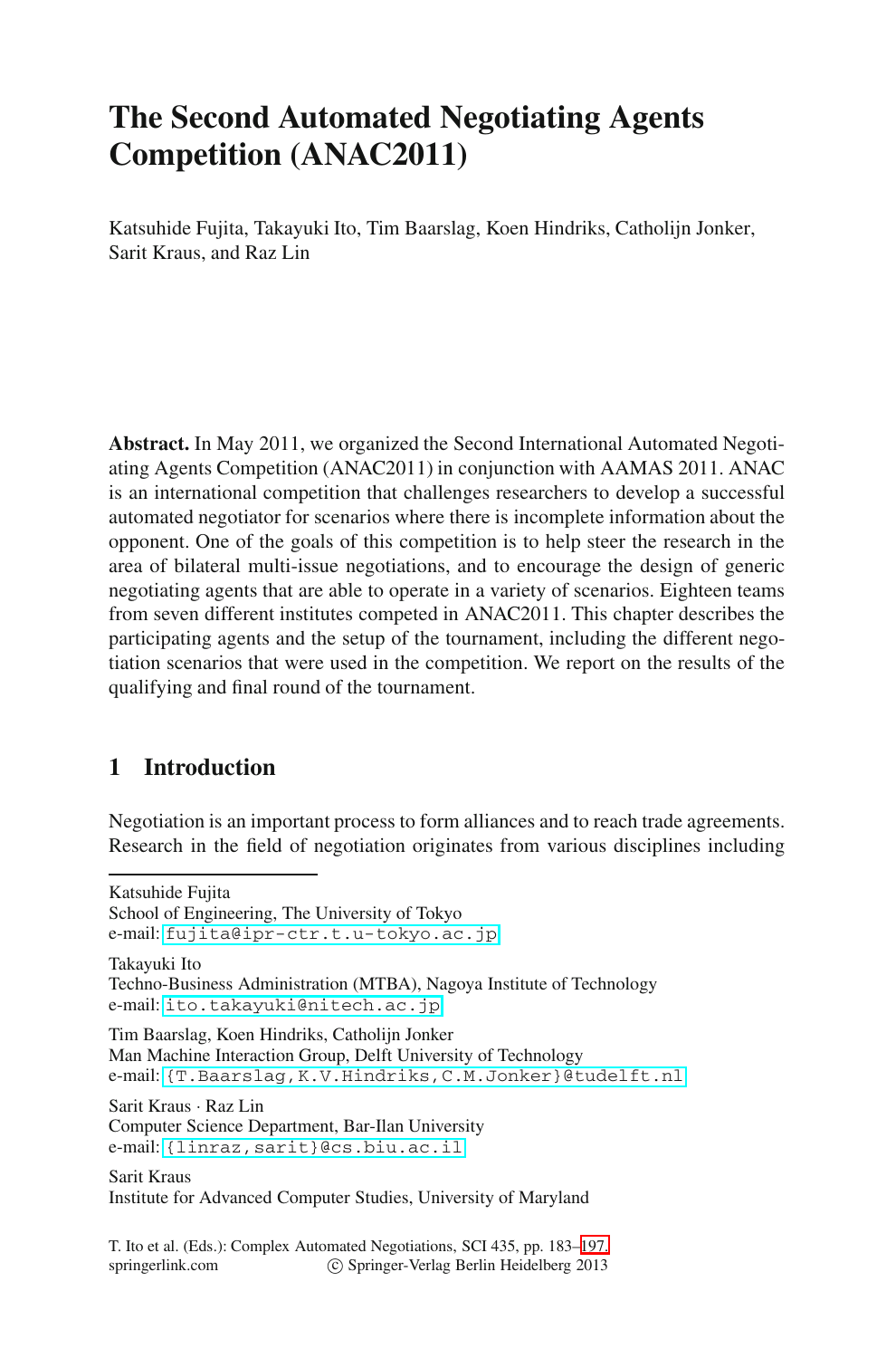economics, social science, game theory and artificial intelligence (e.g., [2, 10, 14]). Automated agents can be used side by side the human negotiator embarking on an important negotiation task. They can alleviate some of the efforts required of people during negotiations and also assist people that are less qualified in the negotiation process. There may even be situations in which automated negotiators can replace the human negotiators. Another possibility is for people to use these agents as a training tool, prior to actually performing the task. Thus, success in developing an automated agent with negotiation capabilities has great advantages and implications.

In order to help focus research on proficiently negotiating automated agents, we have organized the first automated negotiating agents competition (ANAC). The principal goals of the ANAC competition are as follows:

- Encouraging the design of agents that can proficiently negotiate in a variety of circumstances,
- Objectively evaluating different bargaining strategies,
- Exploring different learning and adaptation strategies and opponent models, and
- Collecting state-of-the-art negotiating agents, negotiation domains, and preference profiles, and making them available and accessible for the negotiation research community.

A number of successful negotiation strategies already exist in literature [5, 6, 8, 9]. However, the results of the different implementations are difficult to compare, as various setups are used for experiments in ad hoc negotiation environments [12]. An additional goal of ANAC is to build a community in which work on negotiating agents can be compared by standardized negotiation benchmarks to evaluate the performance of both new and existing agents.

In designing proficient negotiating agents, standard game-theoretic approaches cannot be directly applied. Game theory models assume complete information settings and perfect rationality [15]. However, human behavior is diverse and cannot be captured by a monolithic model. Humans tend to make mistakes, and they are affected by cognitive, social and cultural factors [3, 4, 13]. A means of overcoming these limitations is to use heuristic approaches to design negotiating agents. When negotiating agents are designed using a heuristic method, we need an extensive evaluation, typically through simulations and empirical analysis.

We have recently introduced an environment that allowed us to evaluate agents in a negotiation competition such as ANAC: GENIUS [12], a **G**eneral **E**nvironment for **N**egotiation with **I**ntelligent multi-purpose **U**sage **S**imulation. GENIUS helps facilitating the *design* and *evaluation* of automated negotiators' strategies. It allows easy development and integration of existing negotiating agents, and can be used to simulate individual negotiation sessions, as well as tournaments between negotiating agents in various negotiation scenarios. The design of general automated agents that can negotiate proficiently is a challenging task, as the designer must consider different possible environments and constraints. GENIUS can assist in this task, by allowing the specification of different negotiation domains and preference profiles by means of a graphical user interface. It can be used to train human negotiators by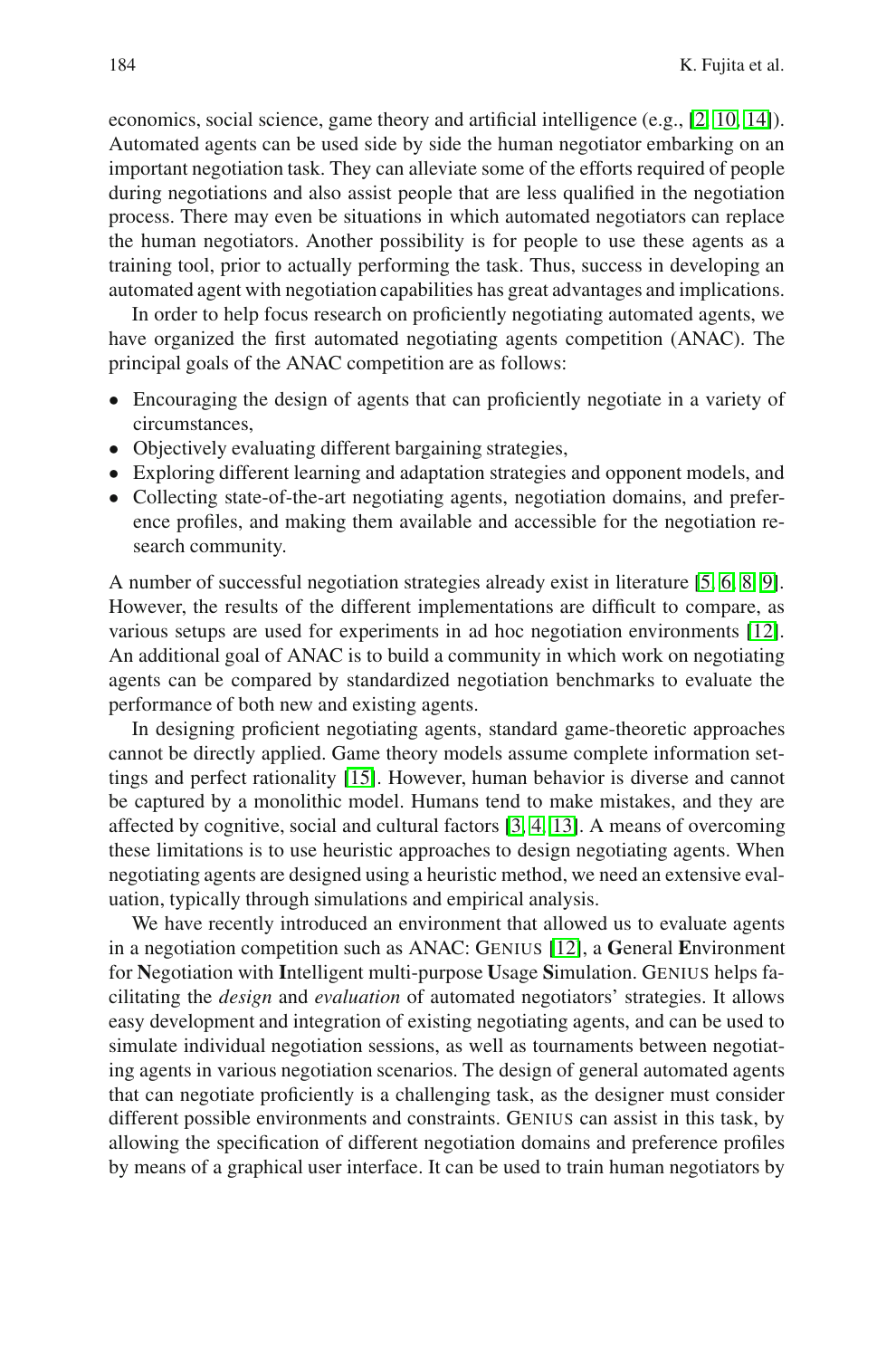means of negotiations against automated agents or other people. Furthermore, it can be used to teach the design of generic automated negotiating agents.

The Automated Negotiating Agents Competition (ANAC) 2010 was held on May 12, 2010, with the finals being run during the AAMAS 2010 conference. Seven teams have participated in the first competition and *AgentK* generated by the Nagoya Institute of Technology team won the ANAC2010[1]. The tournament was ran on three different domains in ANAC2010 namely: Zimbabwe-England domain, Itex vs Cypress domain and Travel domain. The main differences between ANAC2010 in last year and ANAC2011 in this year are two points: Shared Timeline and Discount Factor. In ANAC 2010, the agents had three minutes each to deliberate. This means agents have to keep track of both their own time and the time the opponent has left. For ANAC2011, we have chosen a simpler protocol where both agents have a shared time window of three minutes. ANAC 2011 has domains that have discount factors. In ANAC 2010, almost every negotiation between the agents took the entire negotiation time of three minutes each to reach an agreement. Adding discount factors should provide more interesting negotiations with faster deals.

The timeline of ANAC2011 is mainly consisted by three parts: Qualifying Round, Updating Period and Final Round. The domains and preference profiles used during the competition are not known in advance and were designed by all participants. First, the qualifying round was played in order to select the best 8 agents from 18 agents. The entire pairwise matches played among 18 agents, and the best 8 agents of those tournaments proceed to the Finals. We set up the updating period for improving the finalists' agents for the final round. The detail results and all domains for the qualifying round are revealed to all finalists, and they tuned up their agents. Time period of updating period is for two weeks. Finally, the final round was played among 8 agents. The domains and preference profiles in the final were 8 domains submitted by all finalists for the final round. The entire pairwise matches played among 8 agents, and the ranking of ANAC2011 is decided.

The remainder of this paper is organized as follows. Section 2 provides an overview over the design choices for ANAC, including the model of negotiation, tournament platform and evaluation criteria. In Section 3, we present the setup of ANAC2011 followed by Section 4 that layouts the results of competition. Finally, Section 5 outlines our conclusions and our plans for future competitions.

# **2 Set Up of ANAC**

# *2.1 Negotiation Model*

Given the goals outlined in the introduction, in this section we introduce the set-up and negotiation protocol used in ANAC. In this competition, we consider *bilateral* negotiations, i.e. negotiation between two parties. The interaction between negotiating parties is regulated by a *negotiation protocol* that defines the rules of how and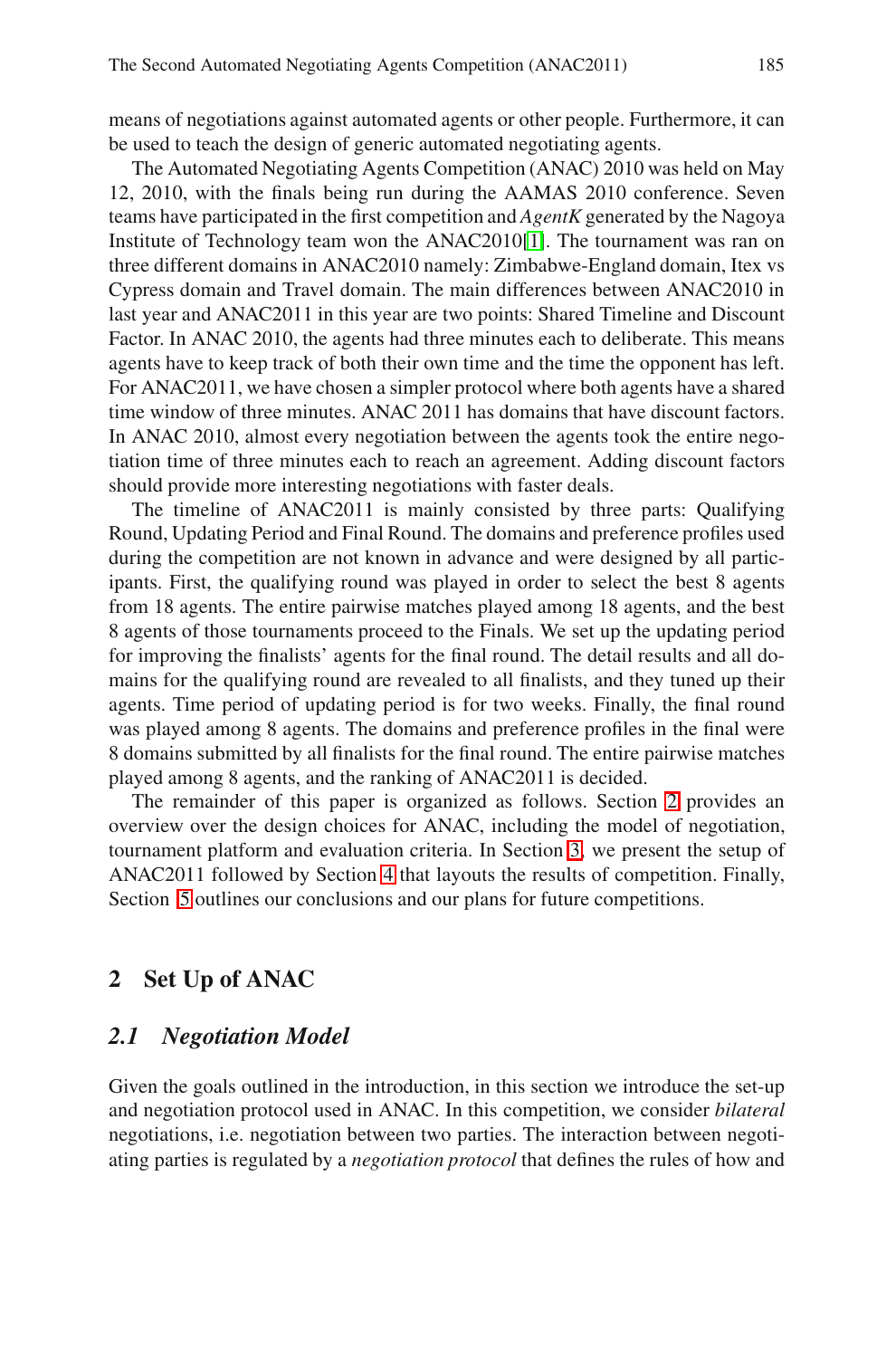when proposals can be exchanged. In the competition, we use the alternating-offers protocol for bilateral negotiation as proposed in [16], in which the negotiating parties exchange offers in turns. The alternating-offers protocol conforms with our criterion to have simplicity of rules. Moreover, it is a protocol which is widely studied and used in literature, both in game-theoretic and heuristic settings of negotiation (a non-exhaustive list includes [7, 10, 11, 14, 15]).

Now, the parties negotiate over a set of *issues*, and every issue has an associated range of alternatives or *values*. A negotiation *outcome* consists of a mapping of every issue to a value, and the set,  $\Omega$  of all possible outcomes is called the negotiation *domain*. The domain is common knowledge to the negotiating parties and stays fixed during a single negotiation session. In ANAC2011, we focused on settings with a finite set of discrete values per issue.

In addition to the domain, both parties also have privately-known preferences described by their *preference profiles* over <sup>Ω</sup>. These preferences are modelled using a utility function U that maps a possible outcomes  $\omega \in \Omega$  to a real-valued number in the range [0,1]. In ANAC2011, the utilities are *linearly additive*. That is, the overall utility consists of a weighted sum of the utility for each individual issue. While the domain (i.e. the set of outcomes) is common knowledge, the preference profile of each player is private information. This means that each player has only access to its own utility function, and does not know the preferences of its opponent.<sup>1</sup> Moreover, we use the term *scenario* to refer to the domain and the pair of preference profiles (for each agent) combined.

Finally, we supplement it with a deadline and discount factors. The reasons for doing so are both pragmatic and to make the competition more interesting from a theoretical perspective. Without a deadline, the negotiation might go on forever, especially without any discount factors. Also, with unlimited time an agent may simply try a large number of proposals to learn the opponent's preferences. In addition, as opposed to having a fixed number of rounds, both the discount factor are measured in *real time*. In particular, it introduces yet another factor of uncertainty since it is now unclear how many negotiation rounds there will be, and how much time an opponent requires to compute a counter offer. Also, this computational time will typically change depending on the size of the outcome space. In ANAC2011, the discount factors depend on the scenario, but the deadline is fixed and is set to three minutes, in which both agents shared this fixed time window<sup>2</sup>. The implementation of discount factors in ANAC2011 is as follows. Let *d* in [0,1] be the discount factor. Let  $t$  in [0, 1] be the current normalised time, as defined by the timeline. We compute the discounted utility  $U_D^t$  as follows:

We note that, in the competition each agent plays *both* preference profiles, and therefore it would be possible in theory to learn the opponent's preferences. However, the rules explicitly disallow learning *between* negotiation sessions, and only *within* a negotiation session. This is done so that agents need to be designed to deal with unknown opponents.

<sup>2</sup> In contrast, in ANAC 2010, the agents had three minutes *each* to deliberate. This means the agents had to keep track of both their own time and the time the opponent had left, otherwise they run the risk of the opponent walking away unexpectedly.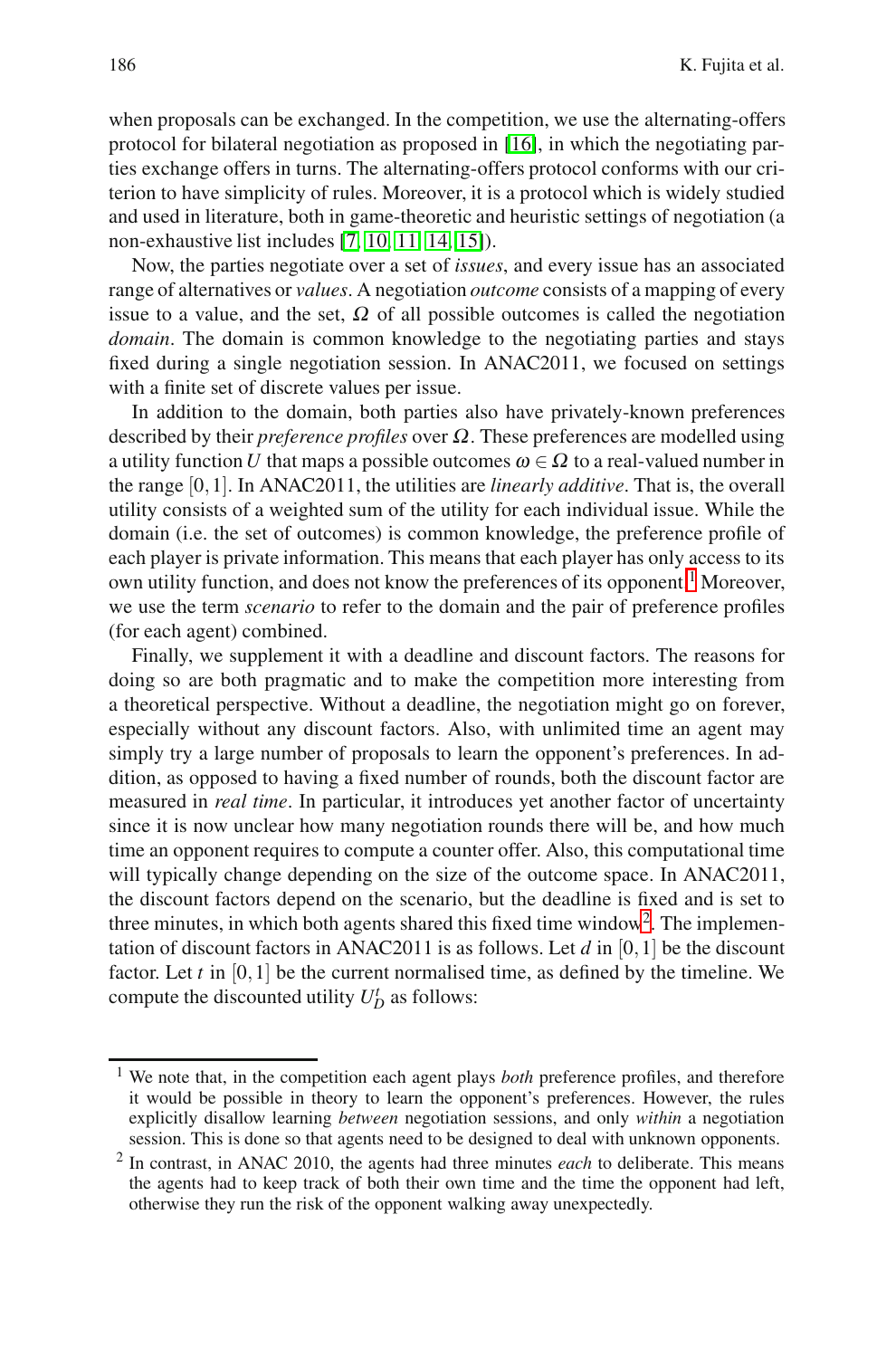The Second Automated Negotiating Agents Competition (ANAC2011) 187

$$
U_D^t(s_1, s_2) = U(s_1, s_2) \cdot d^t \tag{1}
$$

If  $d = 1$ , the utility is not affected by time, and such a scenario is considered to be undiscounted, while if *d* is very small there is high pressure on the agents to reach an agreement. Note that, in the set-up used in ANAC2011 competition, discount factors are part of the preference profiles and are always *symmetric* (i.e. *d* always has the same value for both agents).

# *2.2 Running the Tournament*

As a tournament platform to run and analyse the negotiations, we use the GENIUS environment (General Environment for Negotiation with Intelligent multi-purpose Usage Simulation) [12]. GENIUS is a research tool for automated multi-issue negotiation, that facilitates the design and evaluation of automated negotiators' strategies. It also provides an easily accessible framework to develop negotiating agents via a public API. This setup makes it straightforward to implement an agent and to focus on the development of strategies that work in a general environment.

GENIUS incorporates several mechanisms that aim to support the design of a general automated negotiator. The first mechanism is an analytical toolbox, which provides a variety of tools to analyse the performance of agents, the outcome of the negotiation and its dynamics. The second mechanism is a repository of domains and utility functions. Lastly, it also comprises repositories of automated negotiators. In addition, GENIUS enables the evaluation of different strategies used by automated agents that were designed using the tool. This is an important contribution as it allows researchers to empirically and *objectively* compare their agents with others in different domains and settings.

The timeline of ANAC2011 consists of three phases: the qualifying round, the updating period and the final round. The domains and preference profiles used during the competition are not known in advance and were designed by the participants themselves. An agent's success is measured using the evaluation metric in all negotiations of the tournament for which it is scheduled.

First, a *qualifying round* was played in order to select the best 8 agents from the 18 agents that were submitted by the participating teams. Each participant also submitted a domain and pair of preference profiles for that domain. All 18 such domains were used in the qualifying rounds. For each of these domains, negotiations were carried out between all pairings of the 18 agents.

Since there were 18 agents, which each negotiate against 17 other agents, in 18 different domains, a single tournament in the qualifying round consists of  $18 \times 17/2 \times 2 \times 18 = 5508$  negotiation sessions<sup>3</sup>. To reduce the effect of variation in the results, the tournament was repeated 3 times, leading to a total of 16,524 negotiation sessions, each with a time limit of three minutes. In order to complete such an extensive set of tournaments within a limited time frame, we used five high-spec

<sup>&</sup>lt;sup>3</sup> The combinations of 18 agents are  $18 \times 17/2$ , however, agents play each domain against each other twice by switching the roles.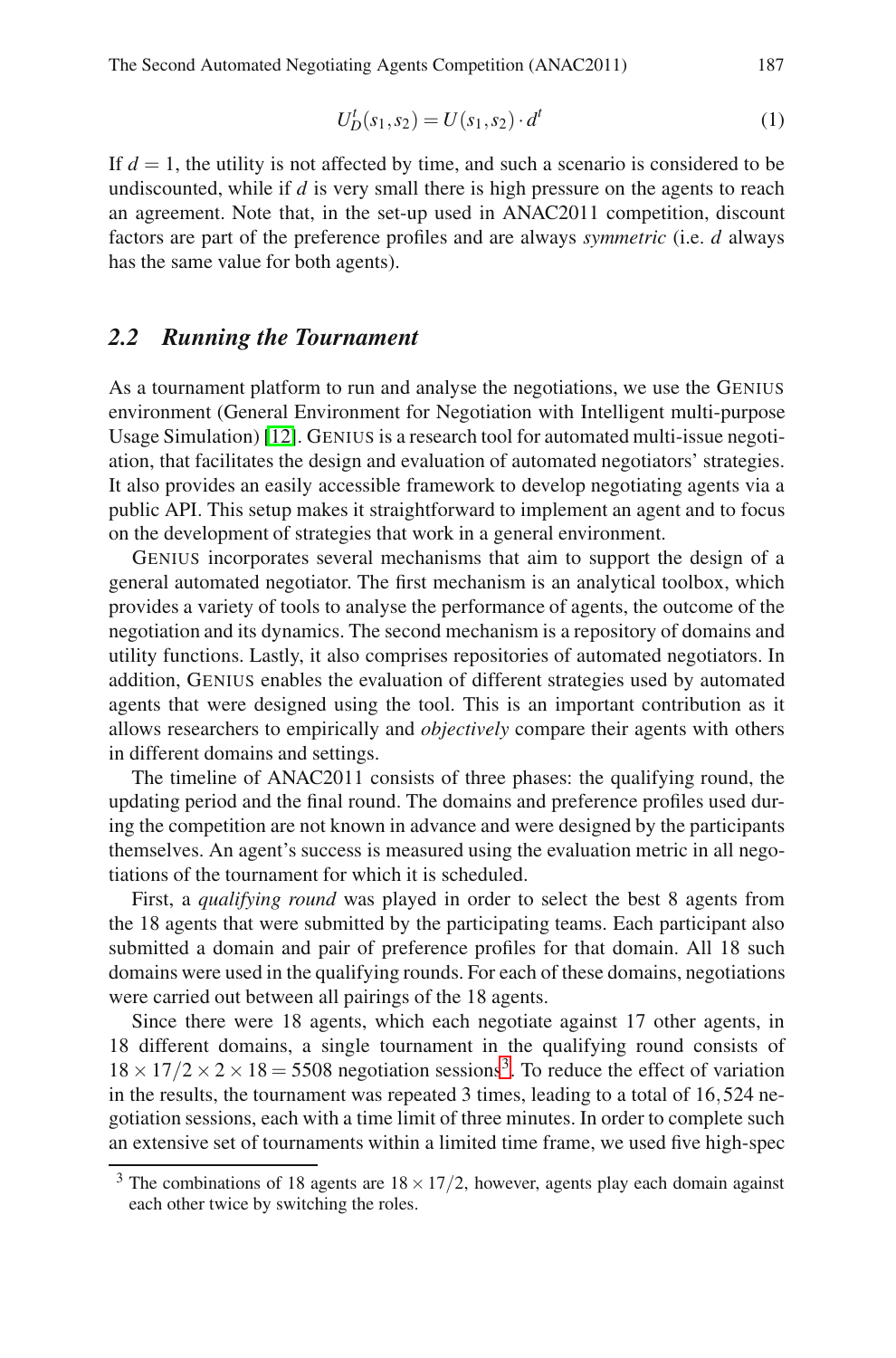computers, made available by Nagoya Institute of Technology. Specifically, each of these machines contained an *Intel Core i7* CPU, at least 4GB of DDR3 memory, and a hard drive with at least 500GB of capacity.

The best 8 agents of those tournaments proceed to the finals round. In the qualifying round, considering all possible pairwise matches among the submitted agents is fairer than randomly dividing agents into groups, because in this way, unfair grouping is avoided (e.g. it avoids the situation that some of the groups could be much more competitive than others). The results from the preliminary tournament matching all submitted agents was used for selecting the best 8 agents taking part in the final round.

Between the 3 rounds, we allowed a 2-week updating period, in which the 8 selected finalists were given the chance to improve their agents for the final round. The detailed results and all domains for the qualifying round were revealed to all finalists, and they could use this additional information to tune their agents. The updating period was set at two weeks.

The final round was played among the 8 agents that achieved the best average scores during qualifying. The domains and preference profiles in the final were 8 domains submitted by all finalists for the final round. The entire pairwise matches played among 8 agents, and the final ranking of ANAC2011 was decided. In the final, a single tournament consists of  $8 \times 7/2 \times 2 \times 8 = 448$  negotiation sessions<sup>4</sup>. Again, each tournament was repeated three times.

# **3 Competition Domains and Agents**

### *3.1 Scenario Descriptions*

The ANAC is aimed towards modelling multi-issue negotiations in uncertain, open environments, in which agents do not know what the preference profile of the opponent is.

| <b>Domain Name</b>   | <b>Number of issues</b> | <b>Size</b> | Opposition |
|----------------------|-------------------------|-------------|------------|
| adg                  |                         | 25          | Weak       |
| NiceOrDie            |                         |             | Strong     |
| <b>Energy Domain</b> |                         | 390,625     | Strong     |
| IS_BT_Acquisition    |                         | 384         | Medium     |
| Grocery              |                         | 1,600       | Weak       |
| Amsterdom_party      | h                       | 2.268       | Weak       |
| laptopdomain         |                         | 27          | Weak       |
| CameraDoamin         |                         | 3,600       | Medium     |

**Table 1** The domains used in ANAC2011 Final Round

The combinations of 8 agents are  $8 \times \frac{7}{2}$ , however, agents play each domain against each other twice by switching the roles.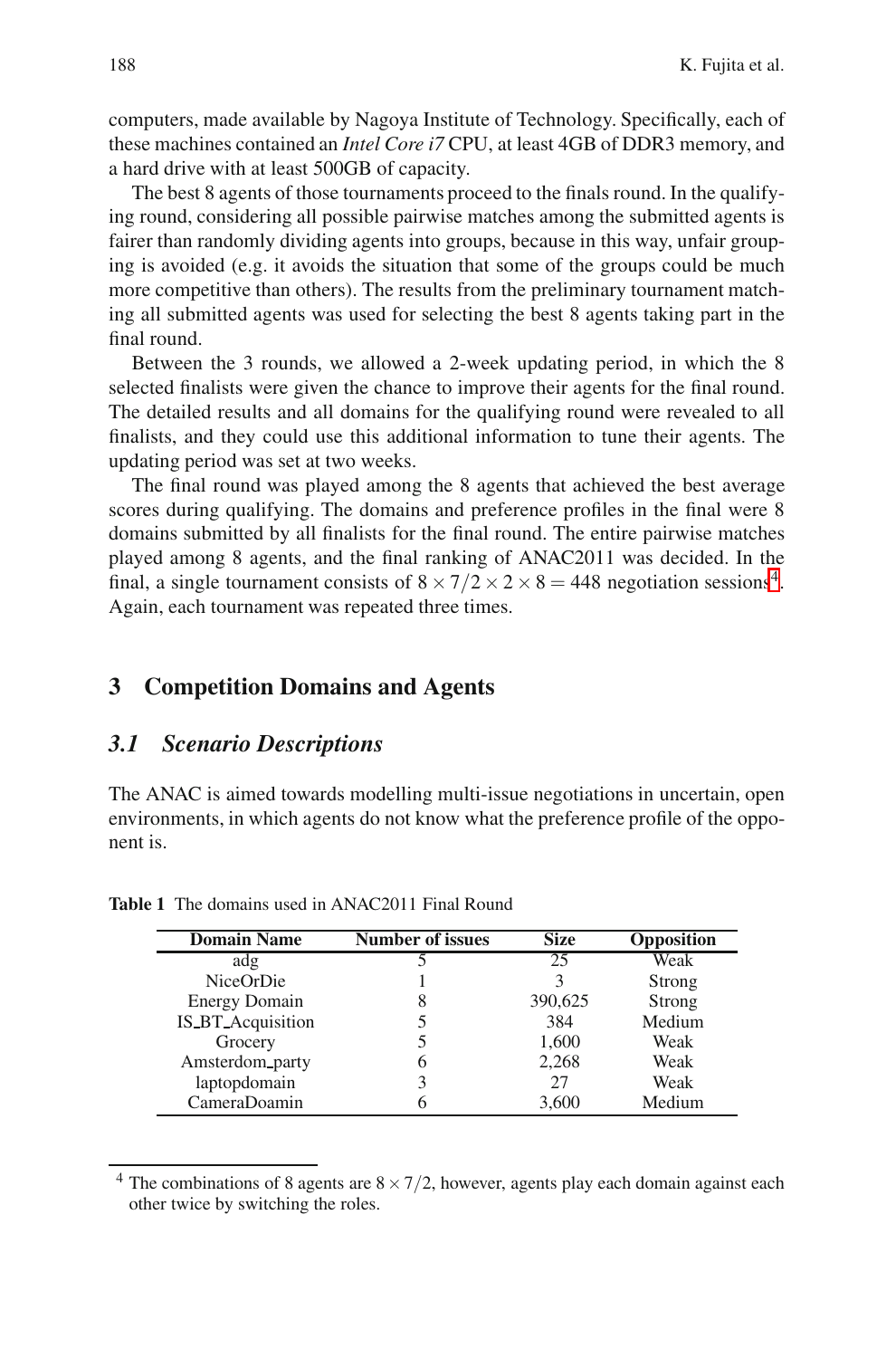The Second Automated Negotiating Agents Competition (ANAC2011) 189

The various characteristics of a negotiation scenario such as size, number of issues, opposition, discount factor can have a great influence on the negotiation outcome. Therefore, in order to ensure a good spread of negotiation characteristics and fairness, and to reduce any possible bias on the part of the organisers, we gathered the domains and profiles from the participants in the competition. Specifically, in addition to submitting their agents, each participant submitted a scenario, consisting of both a domain and a pair of preference profiles. In the qualifying round, we used all 18 scenarios submitted by the participants. In the final round, eight scenarios submitted by the eight finalists were used. The final scenarios vary in terms of the number of issues, the number of possible proposals, the opposition of the preference profiles and the mean distance of all of the points in the outcome space to the Pareto frontier (see Table 1). The shape of the outcome space of each scenario is presented graphically in Figure 1.

The details of the scenarios are as follows:

### **Car**

The *Car* domain represents a scenario in which a car dealer negotiates with a potential buyer. There are 6 negotiation issues, which represent the features of the car (such as CD player, extra speakers and air conditioning) and each issue takes one of 5 values (good, fairly good, standard, meagre, none), creating 15,625 possible agreements. The domain is almost symmetric and ensures that outcomes with very high utility for both parties can be achieved. Although the best bids of the domain are worth zero for the opponent, this domain is far from a zero sum game. Agents lean to make the agreement which is a 0.85 vs. 0.98 result. An agent can get close to the maximum possible utility (1.00), if it persuades its opponent to accept 0.85. The domain also allows agents to compromise to a fair division point (0.93, 0.93).

### **Nice Or Die**

This domain is very different to the others, due to its very small size and competitiveness. In this domain, agents have to select between 3 possible agreement points: a fair division point, which is less efficient (in the sense that the sum of the agent's utilities is smaller) or one of two selfish points. The domain is symmetric and, naturally, there are only three possible outcomes. The fair division point has utility of (0.29, 0.29), while the other two selfish points have utilities of (1.00, 0.16) and (0.16, 1.00). In the selfish point, one agent can get a high utility despite the utility of the opponent is very low. If agents try to get high utilities, it is hard for them to reach agreements. However, if agents would like to make an agreement in this scenario, the social welfare is small (as, in the ANAC set-up, the agents cannot learn from previous interactions with an opponent).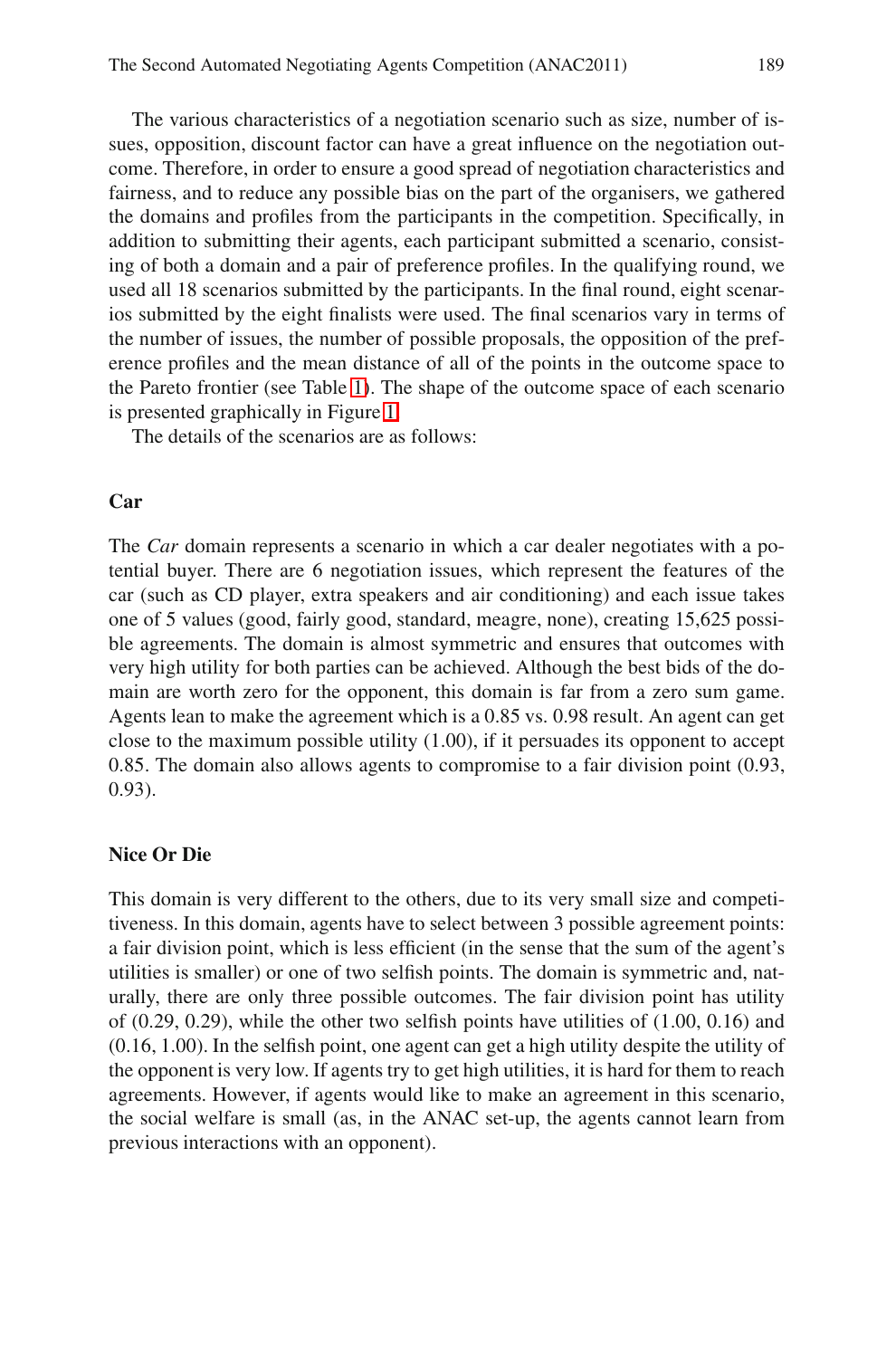

**Fig. 1** Acceptance probability space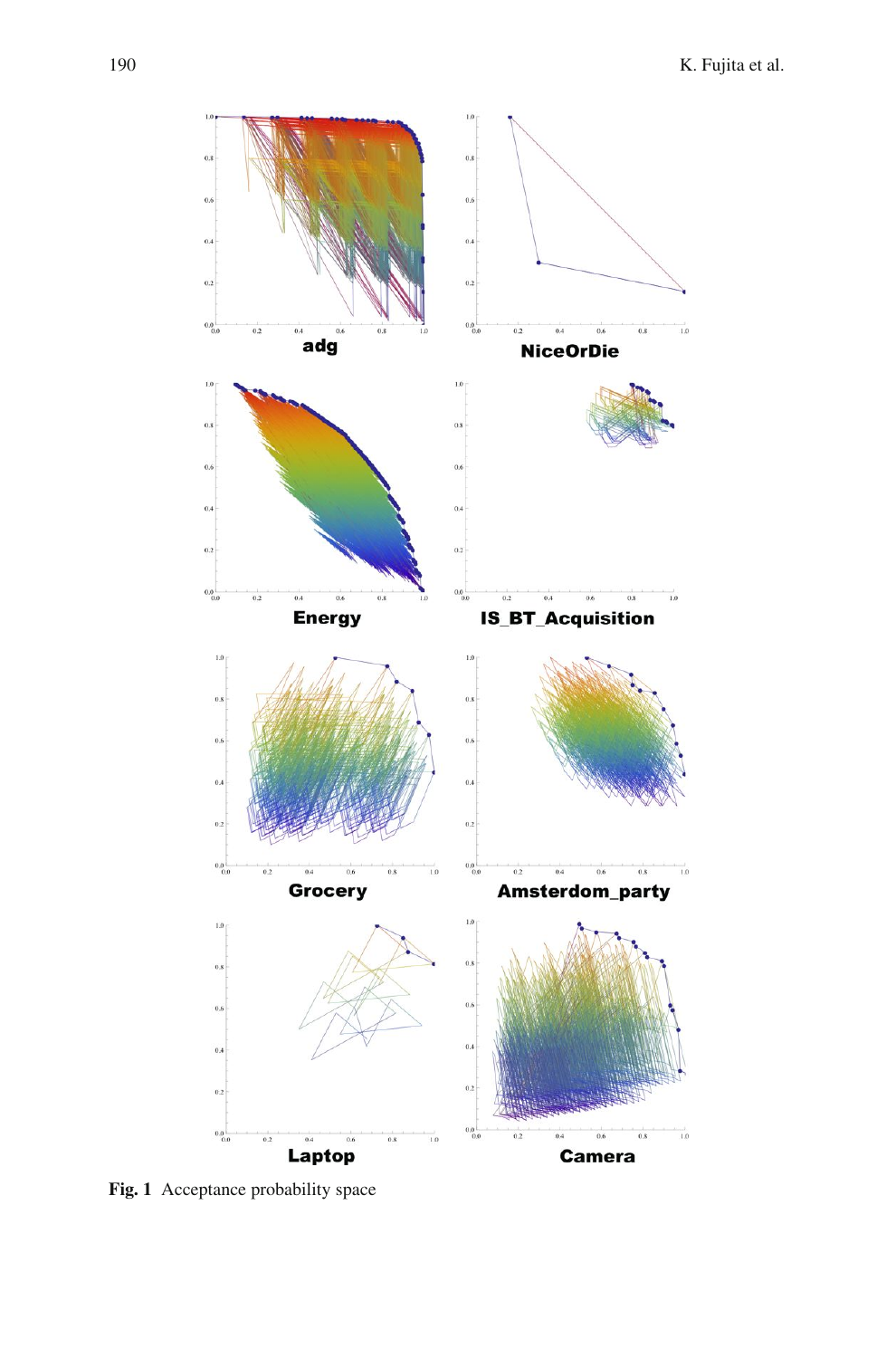#### **Energy**

This domain considers the problem faced by many electricity companies to reduce electricity consumption during peak times, which requires costly resources to be available and puts a high pressure on local electricity grids. This domain models this application scenario as follows. One agent represents the electricity distribution company whilst the other represents a large consumer. The issues they are negotiating over represent how much the consumer is willing to reduce its consumption over a number of time slots for a day-ahead market (the 24 hours in a day are discretised into 3 hourly time slots). For each issue, there is a demand reduction level possible from zero up to a maximum possible (specifically, 100 kW).

In this domain, the distributor obtains utility by encouraging consumers to reduce their consumptions. Participants set their energy consumption (in kWh) for each of 8 time slots. In each slot, they can reduce their consumption by 0, 25, 50, 75 or 100 kWh. This domain is the largest in the ANAC11 competition (390,625 possible agreements) and has a highly competitive outcome space, therefore, reaching mutually beneficial agreements requires extensive exploration of the outcome space by the negotiating agents.

#### **Company Acquisition**

This domain represents a negotiation between two companies, in which the management of Intelligent Solutions Inc. (IS) wants to acquire the BI-Tech company. The negotiation includes five issues: the price that IS pays for BI Tech, the transfer of intellectual property, the stocks given to the BI-Tech founders, the terms of the employees' contracts and the legal liability of Intelligent Solutions Inc.

Each company wants to be the owner of the intellectual property. For IS, this issue is much more important. IS and BI-Tech have common interest that the BI-Tech co-founders would get jobs in IS. IS prefers to give BI-Tech only 2% of the stocks, while the BI-Tech co-founders want 5%. IS prefer private contracts, while firing workers is less desirable by them. BI-Tech prefers a 15% salary raise. For both sides this is not the most important issue in the negotiation. Each side prefers the least legal liability as possible.

The utility range is narrow and has high utility values such that all outcomes give both participants a utility of at least 0.5. The domain is relatively small, with 384 possible outcomes.

#### **Grocery**

The *Grocery* domain models a discussion in a local supermarket. The negotiation is between two people living together who have different tastes. The discussion is about five types of product: bread, fruit, snacks, spreads, and vegetables. Each category consists of four or five products, resulting in a medium sized domain with 1,600 possible outcomes. For their daily routine it is essential that a product of each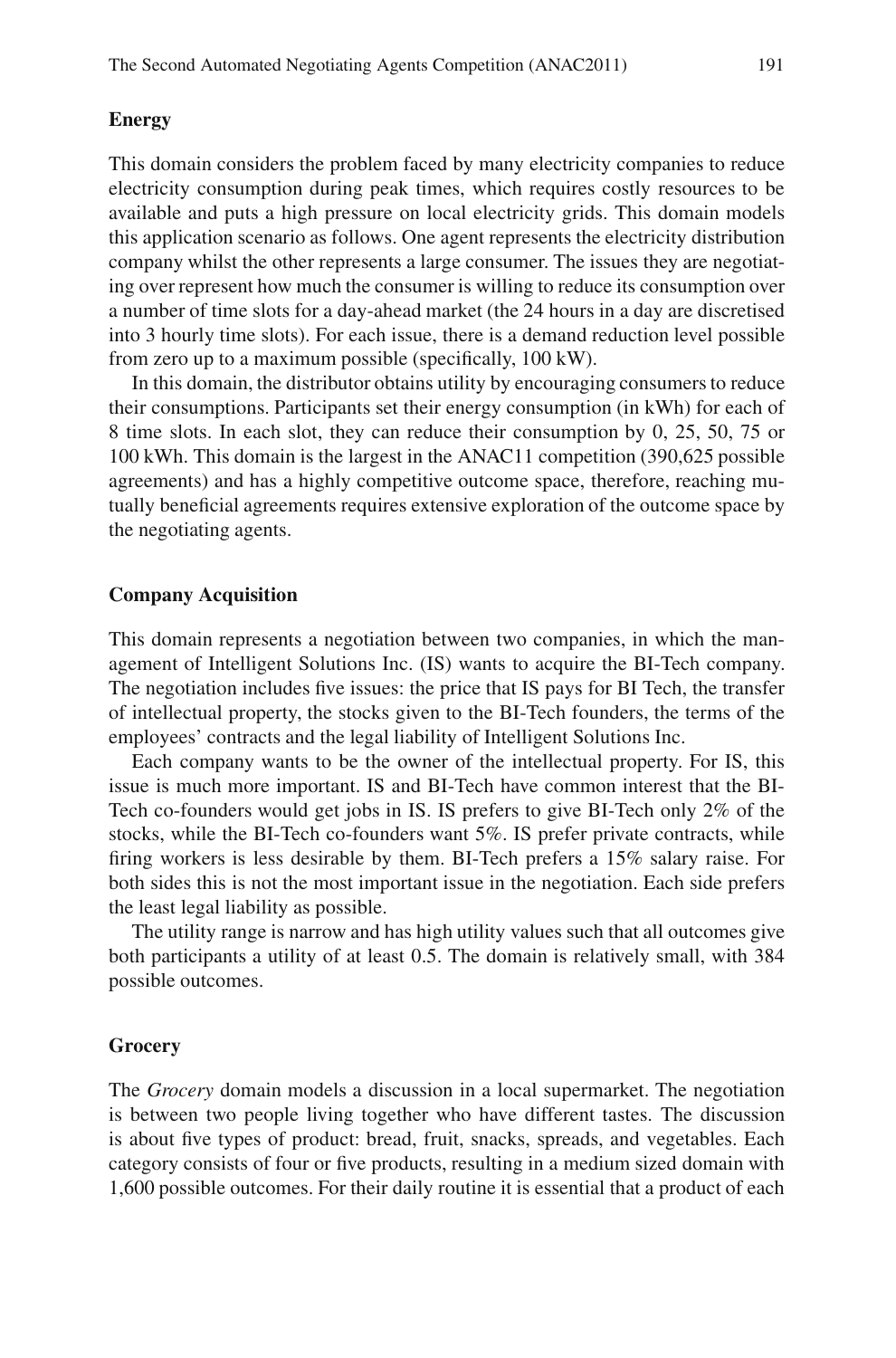type is present in their final selection, however only one product can be selected for each type. Besides their difference in taste, they also differ in what category of product they find more important.

The profiles for agents Mary and Sam are modelled in such a way that a good outcome is achievable for both. Sam has a slight advantage, since he is easier to satisfy than Mary, and therefore is likely to have better outcomes. This scenario allows outcomes that are mutually beneficial, but the outcome space is scattered so agents must explore it considerably to find the jointly profitable ones.

#### **Amsterdam Trip**

The domain concerns the planning of a touristic trip to Amsterdam and includes issues representing the day and time of travel, the duration of the trip, the type of venues to be visited, the means of transportation and the souvenirs to buy. This domain is moderately large as the utility space has 3,024 possible bid configurations. The preference profiles specify a generous win-win scenario, since it would be unrealistic for two friends to make a trip to Amsterdam and to have it be a zero-sum game.

The size of the domain enables the agent to communicate their preferences (by means of generating bids), without having to concede far. Also the magnitude of the domain puts agents which use a random method of generating bids at a disadvantage, since the odds of randomly selecting a Pareto optimal bid in a large domain are small. So this domain will give an advantage to agents that make some attempt to learn the opponents preference profile, and those capable of rapidly choosing offers.

#### **Laptop**

This domain is a variation of the *Laptop* domain from the qualification rounds. Two parties, a seller and a buyer, are negotiating the specifications of a laptop. The domain has three issues: The laptop brand, the size of the hard disk, and the size of the external monitor. Each issue has only three options, making it a very small domain of 27 possible outcomes.

For example, in a negotiation about buying a laptop the buyer may prefer to have a middle-sized screen but the seller may prefer to sell laptops with small screens because s/he has more of those in stock. They could, however, agree on the brand of laptop that they want to buy/sell. An outcome of a negotiation reconciles such differences and results in a purchase.

#### **Camera**

This domain is another retail domain, which represents the negotiation between a buyer and a seller of a camera. It has six issues: makers, body, lens, tripods, bags, and accessories. The size of this domain is 3,600 outcomes. The seller gives priority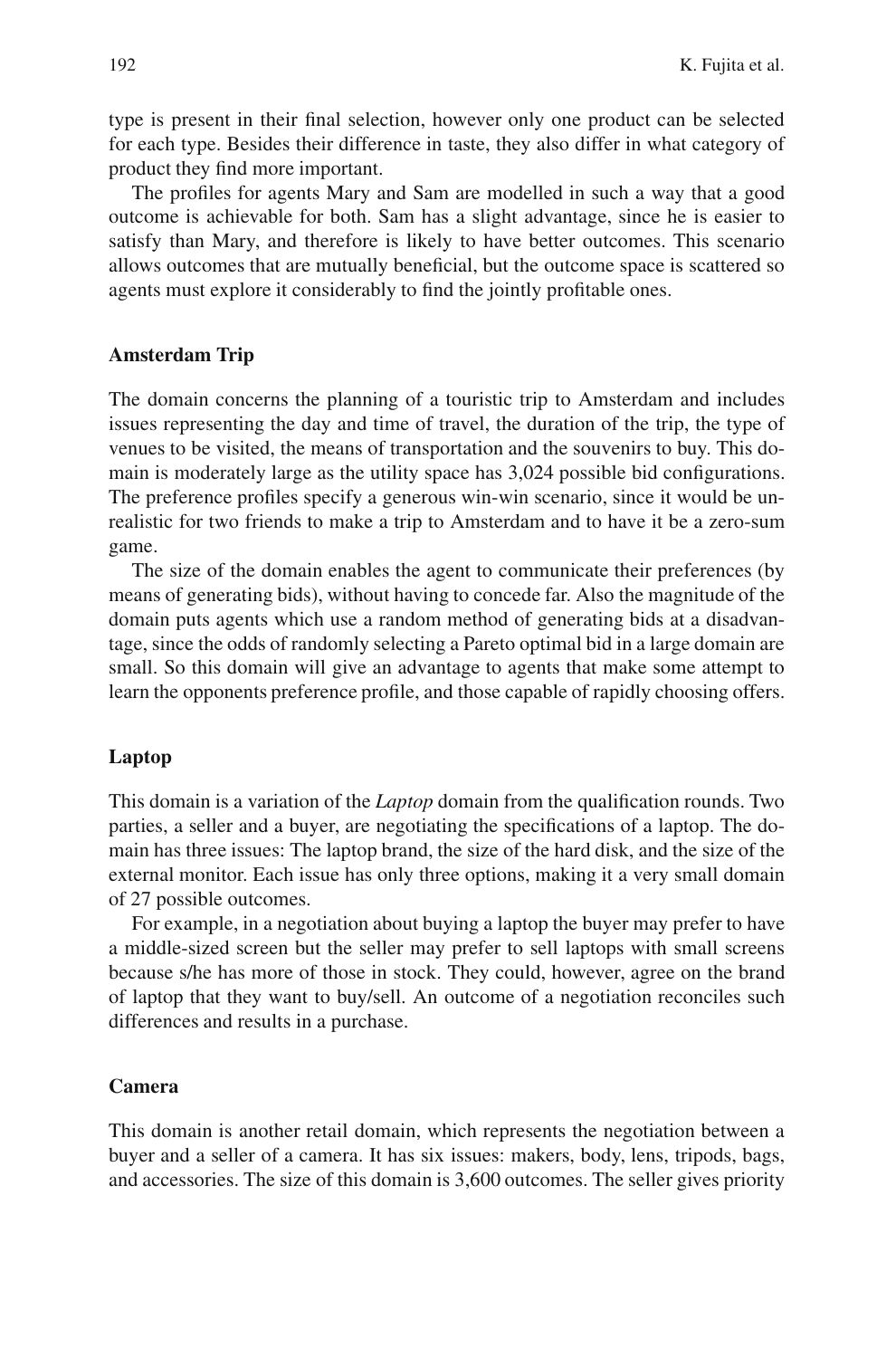to the maker, and the buyer gives priority to the lens. The competitiveness of this negotiation domain is medium.

The range of the contract space is wide, which means the agents need to explore it to find the jointly profitable outcomes. While jointly profitable outcomes are possible (since the Pareto frontier is concave), no party has an undue advantage in this (since the Nash point is at an impartial position).

# *3.2 Agent Descriptions*

ANAC2011 had 18 agents, registered from 7 universities: Bar Ilan University, Israel ( $\times$ 5); University of Southampton, United Kingdom ( $\times$ 2); Ben-Gurion University, Israel ( $\times$ 4); Delft University of Technology, The Netherlands ( $\times$ 4); Politehnica University of Bucharest, Romania; University of Alcalá, Spain and Nagoya Institute of Technology, Japan (one each).

|  |  |  | <b>Table 2</b> Team Members in the Final Round |
|--|--|--|------------------------------------------------|
|--|--|--|------------------------------------------------|

| No. | <b>Team Members</b> | <b>Affliction</b>              | <b>Agent Name</b>      | <b>Domain Name</b>   |
|-----|---------------------|--------------------------------|------------------------|----------------------|
|     | Asaf Frieder        |                                |                        |                      |
|     | Dror Sholomon       |                                |                        |                      |
| 1   | Gal Miller          | Bar Ilan University            | ValueModelAgent        | adg                  |
|     | Mai Ben Adar        |                                |                        |                      |
|     | Nadav Sofy          |                                |                        |                      |
| 5   | Avshalom Elimelech  | Bar Ilan University            | Gahboninho             | NiceOrDie            |
|     | Colin R. Williams   |                                |                        |                      |
| 6   | Valentin Robu       | University of Southampton      | IAMhaggler2011         | <b>Energy Domain</b> |
|     | Radmila Fishel      |                                |                        |                      |
|     | Maya Bercovitch,    |                                |                        |                      |
|     | Ayelet Urieli       |                                |                        |                      |
| 8   | <b>Betty Sayag</b>  | <b>Ben-Gurion University</b>   | BRAMAgent              | IS BT Acquisition    |
|     | Alex Dirkzwager     |                                |                        |                      |
|     | Mark Hendrikx       |                                |                        |                      |
| 12  | Julian de Ruiter    | TU Delft                       | TheNegotiator          | Grocery              |
|     | Thijs van Krimpen   |                                |                        |                      |
|     | Daphne Looije       |                                |                        |                      |
| 13  | Siamak Hajizadeh    | TU Delft                       | HardHeaded             | Amsterdom party      |
|     | Tim Baarslag        |                                |                        |                      |
|     | Koen Hindriks       |                                |                        |                      |
| 16  | Catholijn Jonker    | TU Delft                       | Nice Tit for Tat agent | laptopdomain         |
|     | Shogo Kawaguchi     |                                |                        |                      |
|     | Katsuhide Fujita    |                                |                        |                      |
| 18  | Takayuki Ito        | Nagoya Institute of Technology | Agent <sub>K2</sub>    | CameraDoamin         |

The final round in ANAC2011 had eight teams from four different universities, as listed in Table 2. They are the winners of the qualifying round. In the rest of the chapter in this book, we provide sections of the individual strategies of the ANAC2011 finalists based on descriptions of the strategies provided by the teams.

# **4 Competition Results**

The ANAC11 competition consisted of two rounds: a qualifying round and a final round. We describe the results of these rounds in turn.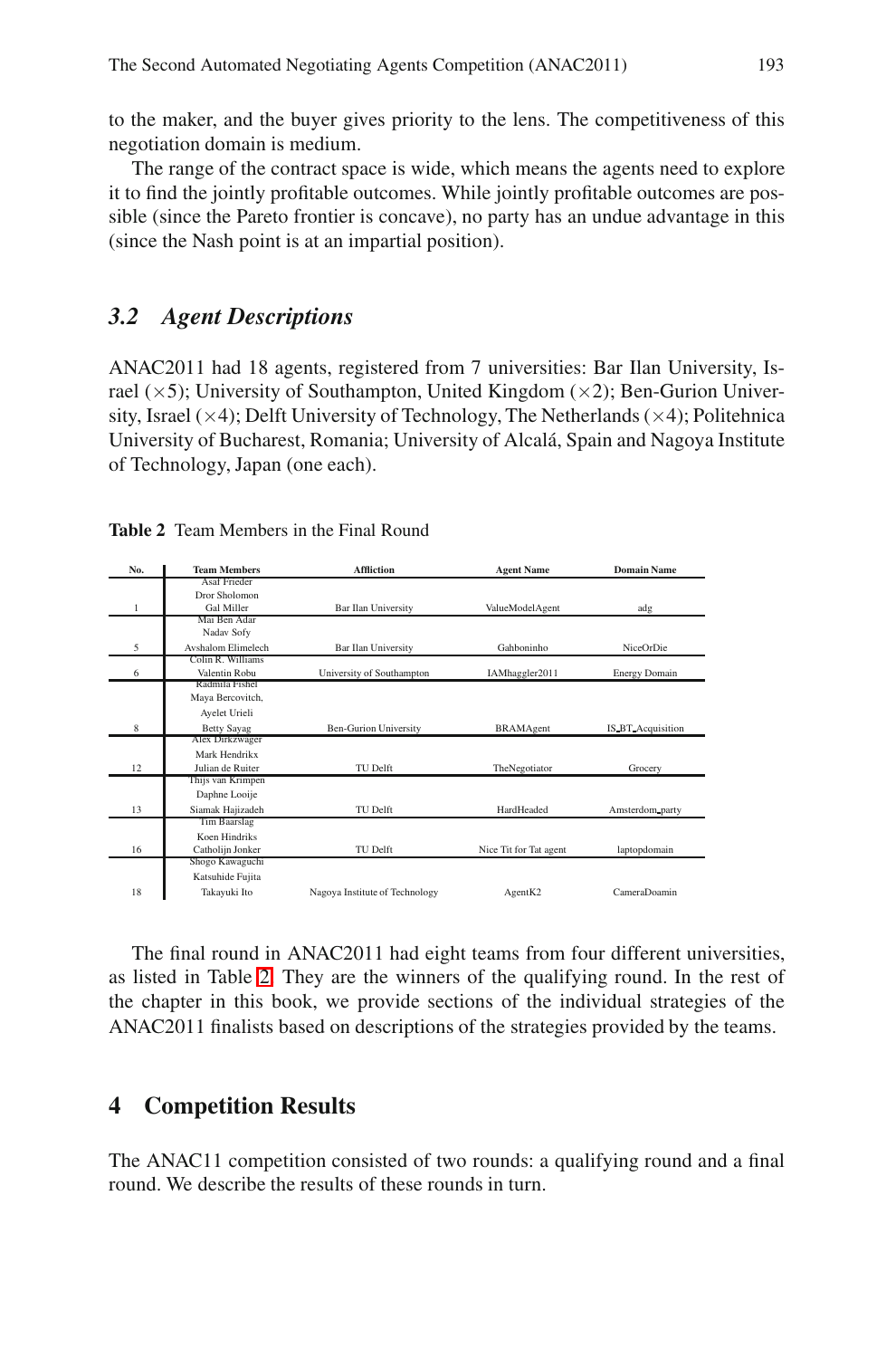| Rank | <b>Agent Strategy</b>  | <b>Mean Utility</b> |
|------|------------------------|---------------------|
|      | Gahboninho             | 0.756               |
| 2    | HardHeaded             | 0.708               |
| 3    | ValueModelAgent        | 0.706               |
| 4    | Agent <sub>K2</sub>    | 0.702               |
| 5    | IAMhaggler2011         | 0.701               |
| 6    | <b>BRAMAgent</b>       | 0.690               |
| 7    | Nice Tit-For-Tat Agent | 0.686               |
| 8    | TheNegotiator          | 0.685               |
| 9    | GYRL                   | 0.678               |
| 10   | WinnerAgent            | 0.671               |
| 11   | Chameleon              | 0.664               |
| 12   | SimpleAgentNew         | 0.648               |
| 13   | LYYAgent               | 0.640               |
| 14   | MrFriendly             | 0.631               |
| 15   | AgentSmith             | 0.625               |
| 16   | IAMcrazyHaggler        | 0.623               |
| 17   | <b>DNAgent</b>         | 0.601               |
| 18   | ShAgent                | 0.571               |

**Table 3** Average scores of every strategy in the qualifying round

# *4.1 Qualifying Round*

The qualifying round consisted of 18 agents that were submitted to the competition. For each pair of agents, under each preference profile, we ran a total of 3 negotiations. By averaging over all the scores achieved by each agent (against all opponents and using all preference profiles), eight finalists were selected based on their average scores. Formally, the average score  $U_{\Omega}(p)$  of agent *p* in scenario  $\Omega$  is given by:

$$
U_{\Omega}(p) = \frac{\sum_{p' \in P, p \neq p'} U_{\Omega}(p, p') + U_{\Omega}(p', p)}{2 \cdot (|P| - 1)}\tag{2}
$$

where *P* is the set of players and  $U_{\Omega}(p, p')$  is the utility achieved by player *p* against player *p*<sup> $\prime$ </sup> when player *p* is under the side *A* of  $\Omega$  and player *p*<sup> $\prime$ </sup> is under the side *B* of <sup>Ω</sup>. It is notable that *Gahboninho* was the clear winner of the qualifying round (see Table 3). However, the differences in utilities between many of the middle ranked strategies are rather small, so several of the agents which qualified for the final only did so by a small margin.

# *4.2 Final Round*

For the final round, we matched each pair of finalist agents, under each preference profile, a total of 3 times. Participants were given the opportunity to submit revised agents for the final based on the results of the qualifying round. Table 4 summarises the means, standard deviations, and 95% confidence interval bounds for the results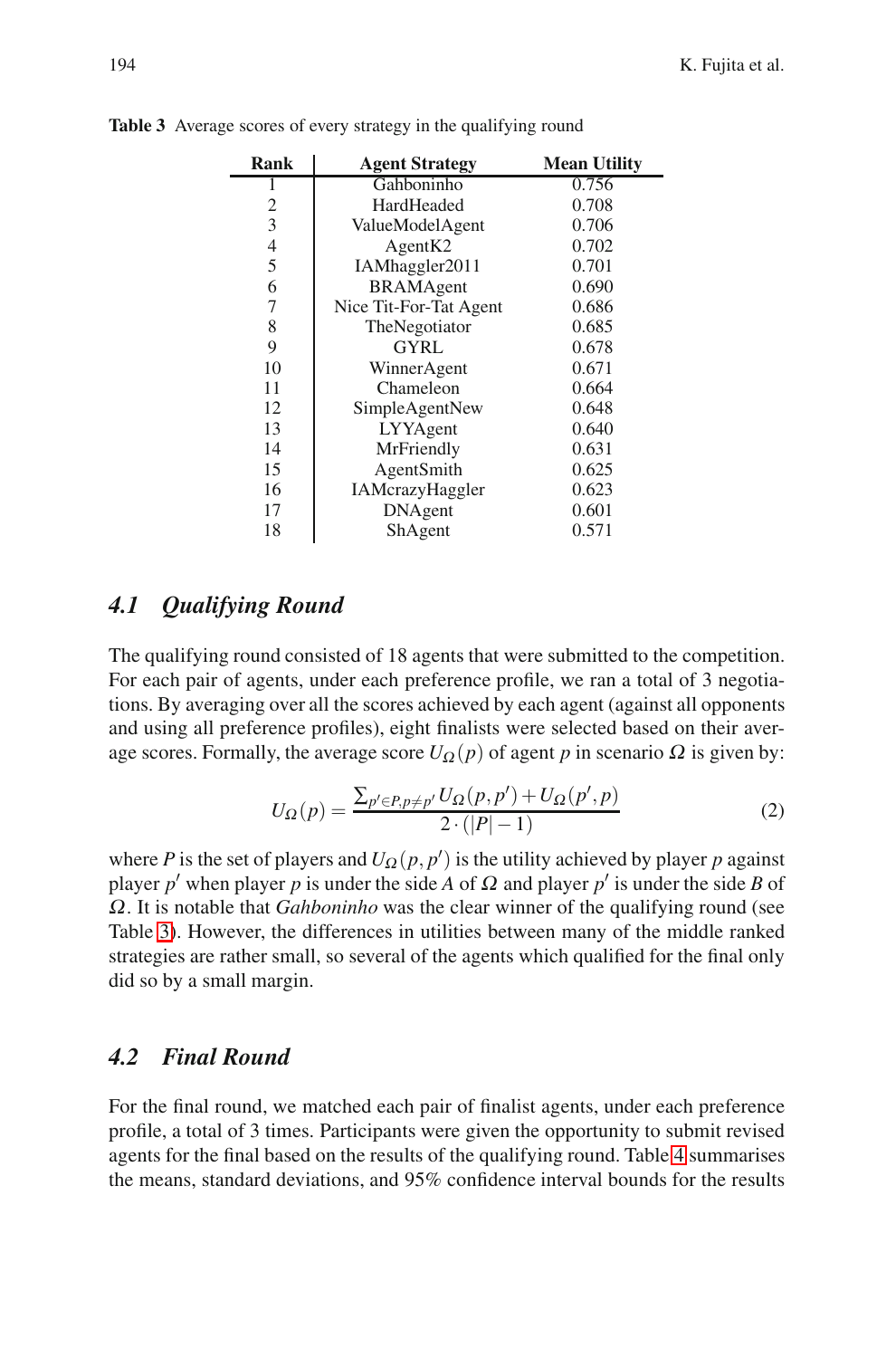The Second Automated Negotiating Agents Competition (ANAC2011) 195

| <b>Table 4</b> Tournament results in the final round |  |  |
|------------------------------------------------------|--|--|
|                                                      |  |  |

| Agent                  | <b>Score</b> | <b>SD</b>   | low CI      | high CI     |
|------------------------|--------------|-------------|-------------|-------------|
| HardHeaded             | 0.748697121  | 0.00956806  | 0.74512475  | 0.752269492 |
| Gahboninho             | 0.739685706  | 0.005244734 | 0.737727511 | 0.741643902 |
| IAMhaggler2011         | 0.686419417  | 0.004663924 | 0.684678075 | 0.688160759 |
| $A$ gent $K2$          | 0.680806502  | 0.004701551 | 0.679051111 | 0.682561893 |
| TheNegotiator          | 0.680365635  | 0.004348087 | 0.678742215 | 0.681989055 |
| <b>BRAMAgent</b>       | 0.679967769  | 0.005026365 | 0.678091104 | 0.681844434 |
| Nice Tit for Tat Agent | 0.678179856  | 0.007599692 | 0.675342403 | 0.68101731  |
| ValueModelAgent        | 0.616818076  | 0.006890059 | 0.614245575 | 0.619390578 |

**Table 5** Detailed scores of every agent in the final round

| Agent                  | adg   | NorD  | Energy | <b>IS_BT</b> | Grocery | AMS   | laptop | Camera |
|------------------------|-------|-------|--------|--------------|---------|-------|--------|--------|
| HardHeaded             | 0.954 | 0.500 | 0.549  | 0.744        | 0.724   | 0.867 | 0.664  | 0.805  |
| Gahboninho             | 0.942 | 0.511 | 0.676  | 0.751        | 0.673   | 0.914 | 0.745  | 0.671  |
| IAMhaggler2011         | 0.872 | 0.300 | 0.558  | 0.824        | 0.741   | 0.787 | 0.767  | 0.727  |
| Agent <sub>K2</sub>    | 0.922 | 0.375 | 0.483  | 0.797        | 0.727   | 0.762 | 0.673  | 0.734  |
| TheNegotiator          | 0.931 | 0.317 | 0.533  | 0.749        | 0.732   | 0.797 | 0.641  | 0.745  |
| BRAMAgent              | 0.822 | 0.500 | 0.452  | 0.737        | 0.724   | 0.795 | 0.608  | 0.741  |
| Nice Tit for Tat Agent | 0.784 | 0.445 | 0.518  | 0.754        | 0.745   | 0.750 | 0.630  | 0.756  |
| ValueModelAgent        | 0.941 | 0.193 | 0.326  | 0.748        | 0.758   | 0.852 | 0.607  | 0.777  |

of each agent. In common with the approach used in the qualifying round, all agents use both of the profiles that are linked to a scenario. The average score achieved by each agent in each scenario is given in Table 5. In the finals, *HardHeaded* proved to be the clear winner, with a score of 0.749.

In more detail, we can consider the performance of the agents in each scenario. Table 5 gives the average score of each agent in each scenario. It shows that *Hard-Headed* and *Gahboninho* won by a big margin in most of scenarios. Usually, some agents lost the utility in scenarios with a large size and high opposition, however, *HardHeaded* and *Gahboninho* could get the higher utility in such "tough" scenarios. In addition, *IAMhaggler2011* won the *Company Acquisition* and *Laptop* scenarios with low discount factor, therefore, *IAMhaggler2011* has a high capacity to the discount factors. The differences among *BRAMAgent*, *AgentK2*, *TheNegotiator* are very small.

# **5 Conclusion**

This paper describes the second automated negotiating agents competition. Based on the process, the submissions and the closing session of the competition we believe that our aim has been accomplished. Recall that we set out for this competition in order to steer the research in the area bilateral multi-issue closed negotiation. The competition has achieved just that. Eighteen teams have participated in the competition and we hope that many more will participate in the following competitions.

One of the successes of ANAC lies in the development of state-of-the-art negotiation strategies that co–evolve every year. This incarnation of ANAC already yielded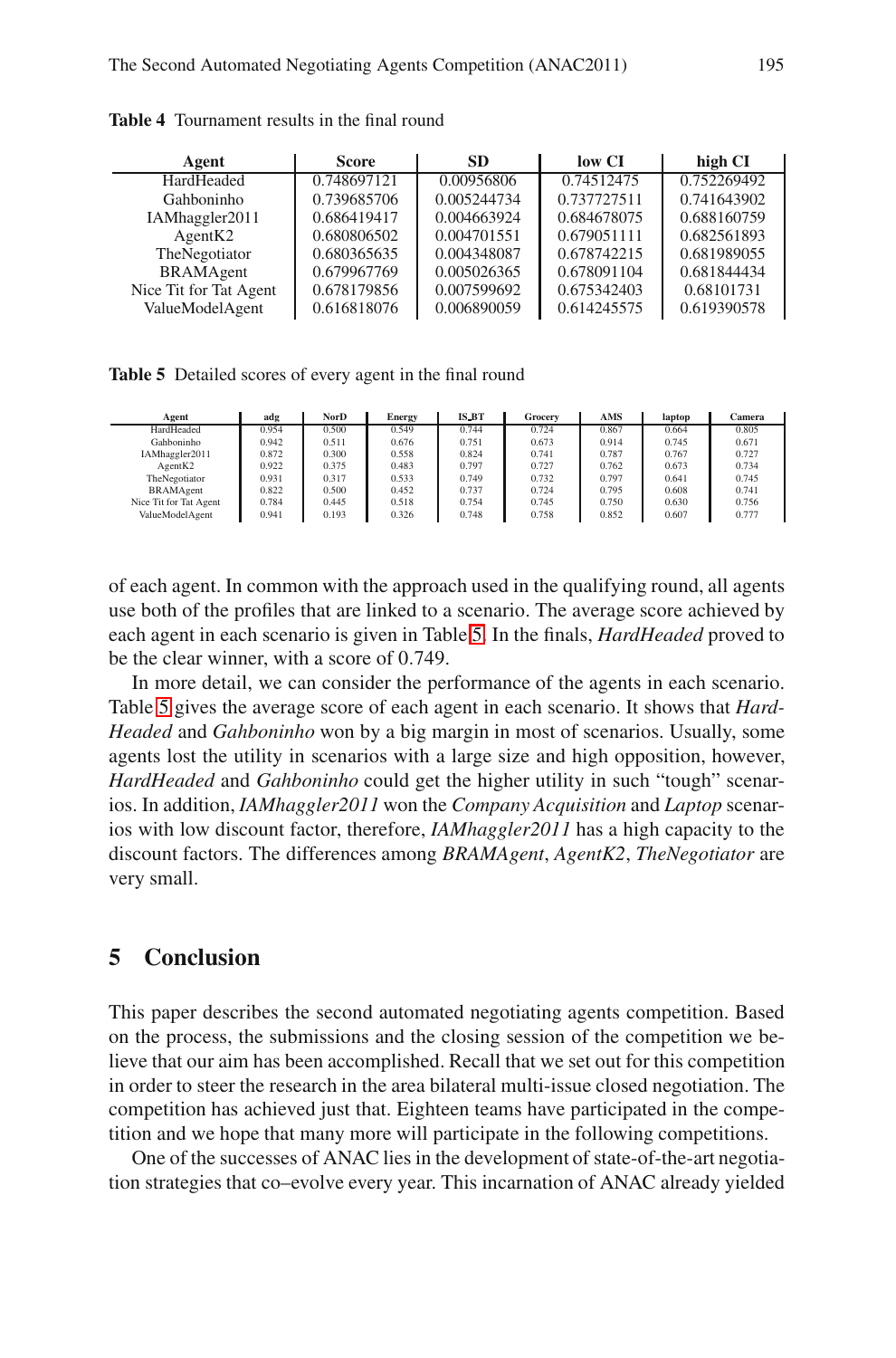seven new strategies and we hope that next year will bring even more sophisticated negotiation strategies. ANAC also has an impact on the development of GENIUS. We have released a new, public build of  $GENIUS<sup>5</sup>$  containing all relevant aspects of ANAC. In particular, this includes all domains, preference profiles and agents that were used in the competition. This will make the complete setup of ANAC available to the negotiation research community.

Not only have we learnt from the strategy concepts introduced in ANAC, we have also gained understanding in the correct setup of a negotiation competition. The joint discussion with the teams gives great insights into the organizing side of the competition.

To summarize, the agents developed for ANAC are the first step towards creating autonomous bargaining agents for real negotiation problems. We plan to organize the second ANAC in conjunction with the next AAMAS conference in 2012.

**Acknowledgements.** The authors would like to thank the team of masters students at Nagoya Institute of Technology, Japan for their valuable help in the organisation of the ANAC2011 competition. Moreover, the authors acknowledge the use of the IRIDIS High Performance Computing Facility, and associated support services at the University of Southampton, in the completion of this work. Furthermore, this research is supported by the Dutch Technology Foundation STW, applied science division of NWO and the Technology Program of the Ministry of Economic Affairs. It is part of the Pocket Negotiator project with grant number VICI-project 08075. In addition, this research is based upon work supported in part under NSF grant 0705587, by the U. S. Army Research Laboratory and the U. S. Army Research Office under grant number W911NF-08-1-0144 and by ERC grant #267523.

# **References**

- 1. Ito, T., Zhang, M., Robu, V., Fatima, S., Matsuo, T. (eds.): New Trends in Agent-Based Complex Automated Negotiations. SCI, vol. 383. Springer, Heidelberg (2012)
- 2. Aumann, R.J., Hart, S. (eds.): Handbook of Game Theory with Economic Applications, vol. 1. Elsevier (March 1992)
- 3. Bazerman, M.H., Neale, M.A.: Negotiator rationality and negotiator cognition: The interactive roles of prescriptive and descriptive research. In: Young, H.P. (ed.) Negotiation Analysis, pp. 109–130. The University of Michigan Press (1992)
- 4. Erev, I., Roth, A.: Predicting how people play games: Reinforcement learning in experimental games with unique, mixed strategy equilibrium. American Economic Review 88(4), 848–881 (1998)
- 5. Faratin, P., Sierra, C., Jennings, N.R.: Negotiation decision functions for autonomous agents. Int. Journal of Robotics and Autonomous Systems 24(3-4), 159–182 (1998)
- 6. Faratin, P., Sierra, C., Jennings, N.R.: Using similarity criteria to make negotiation tradeoffs. Journal of Artificial Intelligence 142(2), 205–237 (2003)
- 7. Fatima, S.S., Wooldridge, M., Jennings, N.R.: Multi-issue negotiation under time constraints. In: AAMAS 2002: Proceedings of the First International Joint Conference on Autonomous Agents and Multiagent Systems, pp. 143–150. ACM, New York (2002)
- 8. Ito, T., Hattori, H., Klein, M.: Multi-issue negotiation protocol for agents: Exploring nonlinear utility spaces (2007)

<sup>5</sup> http://mmi.tudelft.nl/negotiation/index.php/Genius